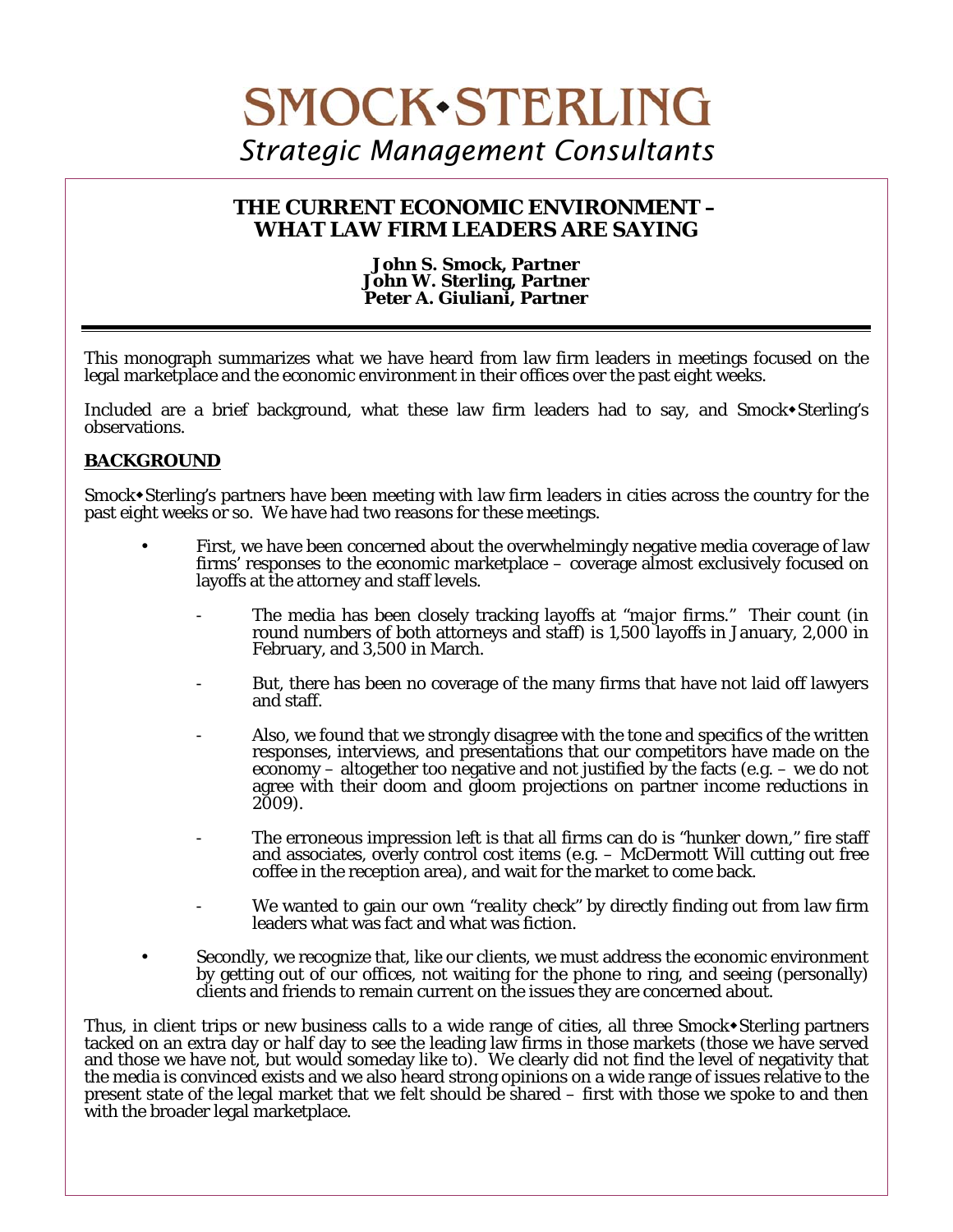# **WHAT LAW FIRM LEADERS HAD TO SAY**

Following is a summary of the issues, comments, and concerns expressed by the law firm leaders we met with.

# **2008 Results Generally Better Than Expected**

Most firms had 2008 results better than they had expected – in the last quarter, extra efforts were put against cash collections and they produced results. A few firms had record years – either due to contingency fees or just solid work in their key specialties throughout the year. some firms did have a falloff in partner income – but, these declines were not considered a harbinger of a failure of the underlying business model and were, in many cases, caused by tangible one-time events (e.g. – collapse of a major client, large case or cases settling, etc.).

### **2009 Is Off to a Reasonably Good Start**

Most firms are reasonably busy (and, to many, surprisingly so) through the first three months of the year. Some practices – primarily those that are transaction related – are clearly down (although our most recent interviews indicated the beginnings of activity in this area). But, other practices are up to way up and many of the people in these practices are unusually busy.

Interestingly, many of the people/firms we talked to who stated that 2009 was off to a reasonably good start thought they were unique (the same can be said for the good results experienced in 2008). The overall impression that many expressed was that most law firms are in real trouble (primarily as a result of the media harping on layoffs). It just is not true – while these are challenging times, the vast majority of firms are not in trouble.

- There are legitimate and justified concerns about 2009. Will this work hold up? Will transactions (and the financial liquidity needed to support them) come back? Where will we be in December 2009? There are no clear answers to those questions.
- But, the economic downturn did not start at the first of this year. It can be traced to the mid-September 2008 Lehman Brothers bankruptcy and AIG bailout. And, the broader economy has been in recession since late 2007.
- Most savvy firms cranked in unusually conservative assumptions to the 2009 budget. So, many are ahead of budget (either very comfortably or just a little bit) through the first three months of 2009.
- Some of the business conditions that have been reported about law firms do exist.
	- Associate turnover has dropped dramatically and that fall-off has created real dilemmas relative to capacity and hiring plans.
	- Accounts receivable are growing and *"cash is king."*
	- Firms are seeing better and better resumes from potential lateral partners (generally, resumes from people that have been forced out of other firms) and that creates unique opportunities to bring in people who fill critical gaps.
- The *"elephant under the rug"* is associate salaries. There are real questions as to what firms will do about salary schedules and practices. Some are afraid to make any moves (*"what will the other firms think of us?"*), others are cutting associate salaries now, and others are looking at options for completely restructuring this major cost item.

### **Lower Rate/High Quality Firms Are Sitting in a Strong Market Position**

Corporate counsel have been preaching the *"value"* mantra (which we define as results/cost) for the last few years. Now they really are acting on it. But, for that short term, it is not as much about *"value"* as it is about *"cost."*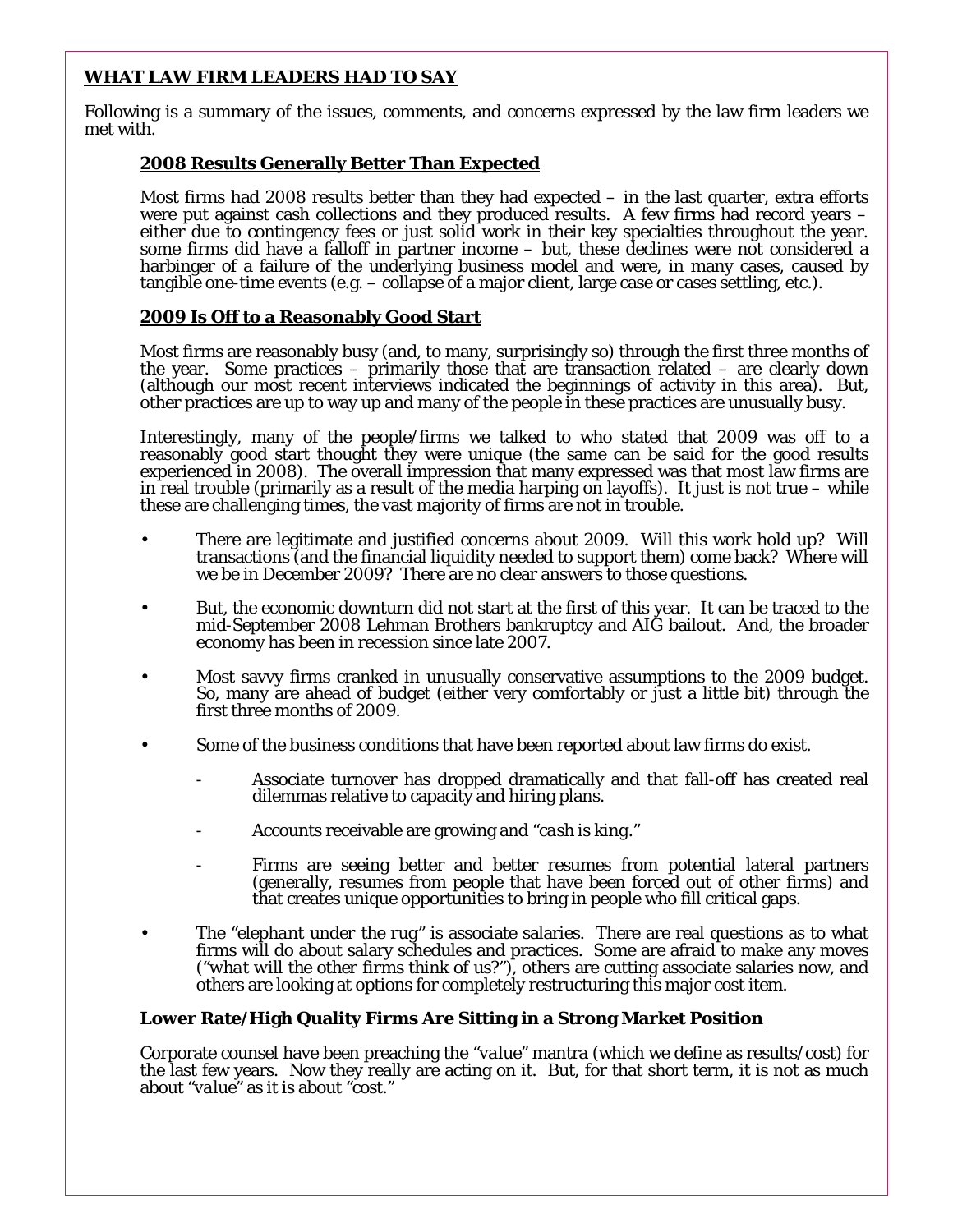- A number of the firms we talked to  $-$  generally well regarded larger medium sized firms not based in a major legal market center – have found that their work has picked up dramatically for major companies – often on a national basis – because of their rate structure and matter/case staffing patterns.
- Also, some of these firms not only provide lower rates, but alternative and desirable fee arrangements. They are finding their work increasing dramatically because clients are finally coming around to the value and predictability that well thought out alternative fee structures can provide.

There is no question that corporate counsel are awarding work to firms that had not been in the mix previously – based on what they charge. High quality/affordable rate firms are in a considerably stronger market position than they were before  $-$  in fact, ten years ago, the so called *"experts"* predicted these firms would cease to exist.

#### **The Intensity of Cost Pressure Is in Direct Proportion to the Relative Competitive Rate Level**

We spoke to a full spectrum of firms – from very large higher rate firms to smaller specialty firms. We found – not surprisingly – that the level of cost pressures from their clients and the amount of time they were spending dealing with this issue were directly proportional to their relative position on the rate scale. The higher rate firms were under more intense pressure (and demands) to cut rates and cut costs. That pressure exists  $-$  to a degree, for all firms  $-$  but is much less for firms with lower rates.

### **Higher Rate Firms Recognize the Need to Clearly Demonstrate Value**

The higher rate firms that we spoke to clearly recognize that their major effort in this downturn has to be ensuring that their clients see the value in the services they provide and in the relationship itself. They are visiting their clients and paying major attention to enhancing all important client relationships. Cross-selling effectiveness has emerged from the shadows to become a major strategic effort for most of these firms.

In the short term, the market advantage will go to the lower rate firms (assuming acceptable quality), but in the longer term the overall focus will return to value. Those firms with the platform, skills, reputation, and resources – and who produce results – should have the longer term advantage – at least for high risk, high complexity and/or high visibility matters and cases.

### **But, Cutbacks and Layoffs Are Out There**

While a number of firms that we talked to had not had any visible layoffs and were trying to avoid them, some had announced or made layoffs and others were considering them.

- Some leaders honestly admitted that these layoffs were long overdue and performance related (*"these people were just not cutting it"*) – the current economy has provided cover to do something they had not had the courage to do before.
- Others said that they had not wanted to lay people of  $-$  but the level of business in certain practices (and the near term prospects) called for it. It was – simply – a business decision they could not avoid.
- One managing partner explained it well *"we are the only industry that carries our wounded with us.*" The economy is causing a rethinking of the concept of indefinitely carrying these wounded.
- Certainly expense cutbacks have been made by most firms retreats, partner meetings, and travel appear to be the first to get the axe, as well as some deferrable software and hardware upgrades. Managements have the clear impression that their partners are opposed to any spending of any kind on any deferrable items.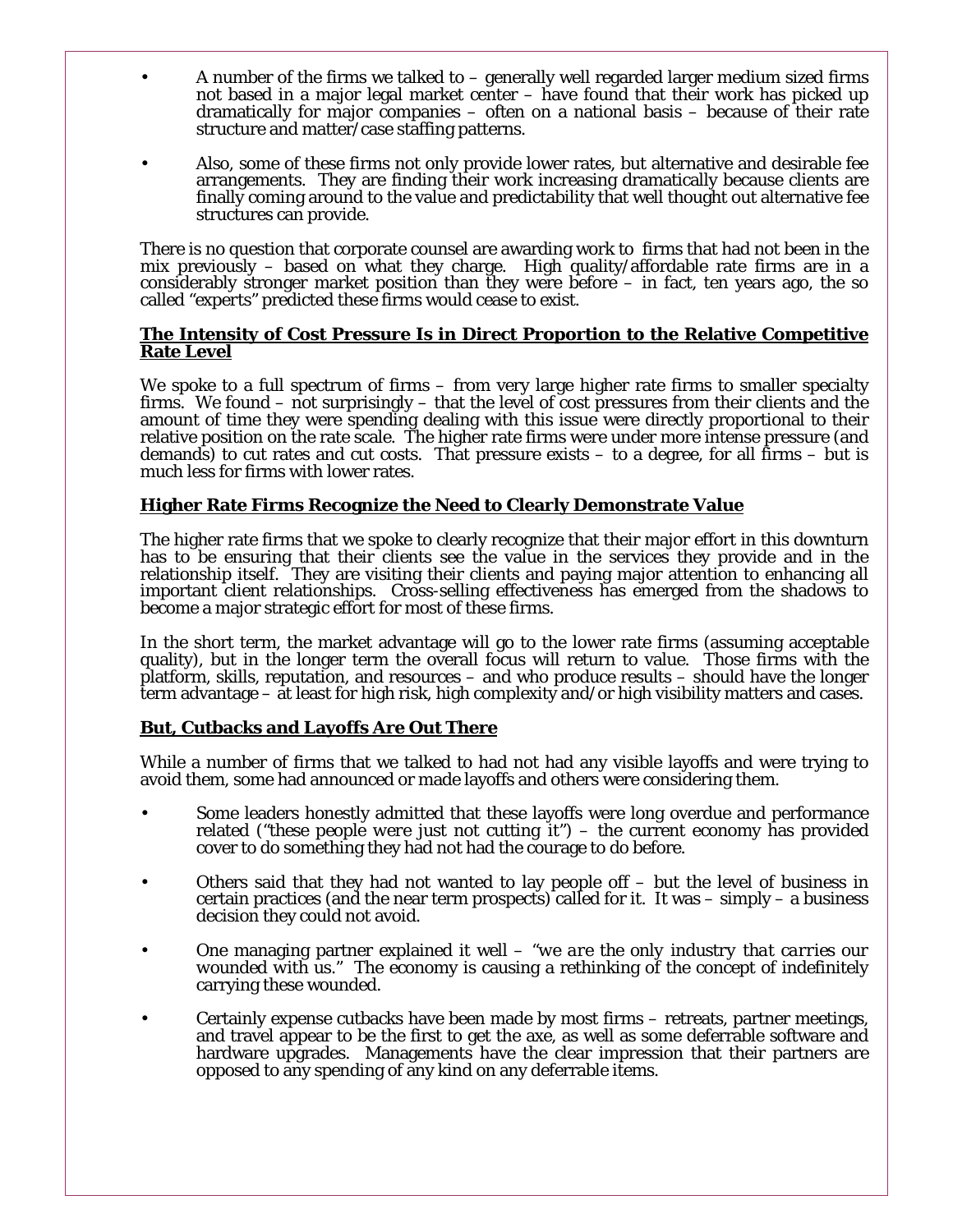Some firms made the comment that we paraphrase – *"this is an economic downturn, what do you expect?"* We echo that – if business is down and the primary cost to a law firm is salaries and benefits (which it is), then layoffs are generally unavoidable if business turns down. In fact, until transactional work picks up (which we feel may be initially occurring), one can assume that the cutbacks will continue.

What has gone unreported in the media are significant layoffs of partners. There are two key points here.

- Partner layoffs are being done but not visibly. Most do it by quietly asking some to leave, changing partner status (the dreaded word, de-equitization), or accelerating retirement.
- But, these partner *"layoffs"* or *"changes"* are recognized as being well short of what is probably needed. As in prior downturns, the sword falls more slowly on partners – some might argue that is as it should be  $-$  others would say that underproductive partners are where layoffs should start.

#### **Most Firms Holding the Line on Salaries and Rate Increases**

While many firms did raise rates at the start of the year (usually not by much), many others have held the line. Also, the level of standard rates may be a moot point, because of the discount pressure from clients, particularly the larger ones. In any event, the realized rates are not rising this year.

Most firms we talked to were also holding the line on associates and staff salaries. A couple have asked associates to take reductions, based on their levels of work or productivity. One major client of ours was in the media for asking associates – who were not meeting budget – to take a 20% reduction in compensation (a move we believe makes sense, as opposed to layoffs). A very few firms have lowered the associate starting salary (and, thus, the whole pay structure) – they are few in number, but others will follow them.

That *"elephant under the rug"* mentioned earlier – what to do in the future with associate revolutionary changes – but most are afraid (and, to some degree, rightfully so) to shoulder the risk of being first.

#### **Some Mentioned the Lack of Responsiveness to the Current and Continuing**  *"Assault on Business"*

We heard an important comment from some firms – that law firms were too hung up on the economic downturn to recognize and respond to the perceived *"assault on business"* coming from Washington. Recent events, such as the President's sacking of the GM CEO and the congressional reaction to the AIG bonuses, as well as the sponsoring of onerous legislation – like the Pay for Performance Act of 2009, signal a dramatic shift in the relationship between private business (the clients of most of our law firm clients) and government. Couple that with the populist desire to restrict executive pay and widespread anger associated with Wall Street bailouts and there is a real threat to law firm clients' autonomy.

- While politics do play a part, this is not a Democratic and/or Republican thing, but a perceived seismic shift in our nation's economy and the role of private industry.
- The concern voiced to us was that law firm partners were too concerned with the elements of the downturn – layoffs, client pressure on rates, and what to do with associate salaries – and not concerned enough with the impact these major changes will have on business law firms' clients and their survivability as private entities.
- The thought offered is that outside law firms working in concert with their clients' inhouse counsel and management – have to be the lead players in defending the interests of their clients and their clients' shareholders.
- Law firms' websites often speak of being in the *"solutions business"* for their clients now is the time to clearly demonstrate it.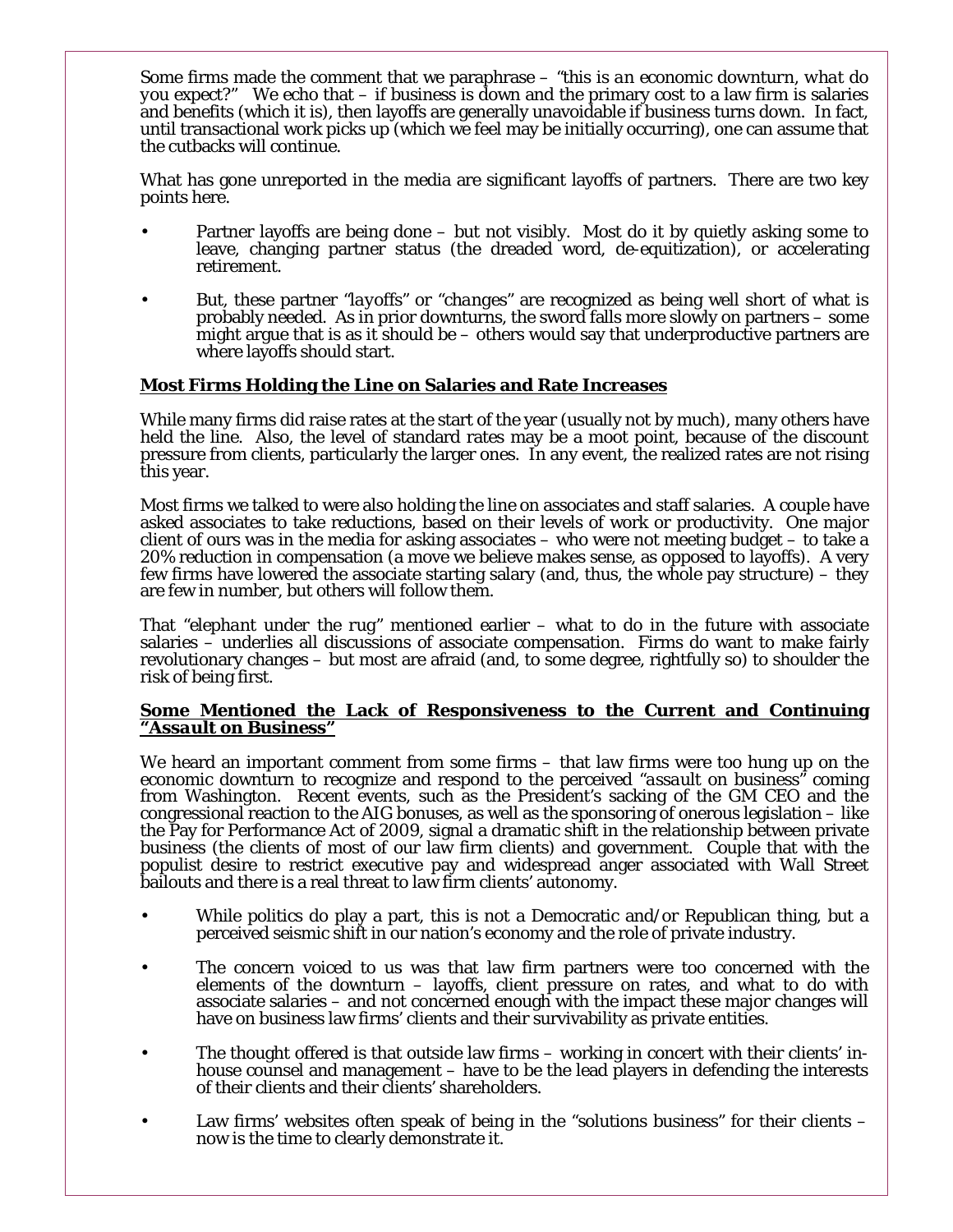# **An Often Unspoken, But Underlying Dynamic – Fear**

This downturn is unique – in its scope and in what will or might come out of it. Most firms we talked to did not mention the fact that, simply, their partners were quite fearful of the future – but some did fess up to this underlying fear.

- While the *"hunker down"* mentality can be expected (it has occurred in past recessions), some feel that its source is a *"general fear of the unknown"* across the firms' partner ranks.
- The unwillingness to pursue already agreed upon strategies (another way to say *"hunker down"*) is often described in the following way – the Managing Partner says his/her Board/Management Committee will not let him/her do it and members of the Board/ Management Committee say that the partners will not let them do it. No one will make a move – thus inaction becomes a virtue.

One Managing Partner told us that *"the race may not be to the swift, but to those with the guts to get up and run and not stand still."*

#### **One Key Point That Virtually All Agreed On – There Are Significant Opportunities Out There**

While a variety of concerns were voiced, there was close to unanimous agreement that significant opportunities exist and a plethora of opportunities will present themselves in the near to medium term future. These opportunities include:

- **Significant growth in key existing practices** litigation, bankruptcy, labor and employment, environmental, and government affairs (the practices most often mentioned, but there are more)
- **A bounce back in transactions** when credit is freed up (some feel that has already begun to happen)
- **Enhancing client relationships** through creative approaches to cross-selling and demonstrating value (and sanctions of those partners who will not cross-sell)
- **Attracting new clients**  through providing a clearly visible higher level of value (or lower costs)
- **A buyers' market for people** an opportunity to upgrade the associate base and add partners/practices that fit the Firm's strategy (*"very good laterals are readily available"*)
- *"Hunker down"* **by competitors puts them at risk**  those truly hunkering down are not focusing on their clients or opportunities, so they and their clients are vulnerable to moves by others
- **Establishing a business model and structure for the future**  including creating a sustainable leverage model (associates and paralegals), weeding out those not fully committed to the firm's strategy, resolving associate pay issue  $-$  just to name a few.

### **SMOCKSTERLING'S COMMENTS**

Our comments follow – based on what we heard from the wide range of firms we talked to. In many ways, they are similar to our suggestions in prior monographs on the legal marketplace – but, it is probably true that these things need to be said again – and again.

### **Most Doing Better Than They Thought They Would**

The legal marketplace is suffering some dislocation – but not to the level many/most thought or believe. While prudent management is called for, the opportunities are significant and it behooves well managed firms to focus on those opportunities, not the concerns.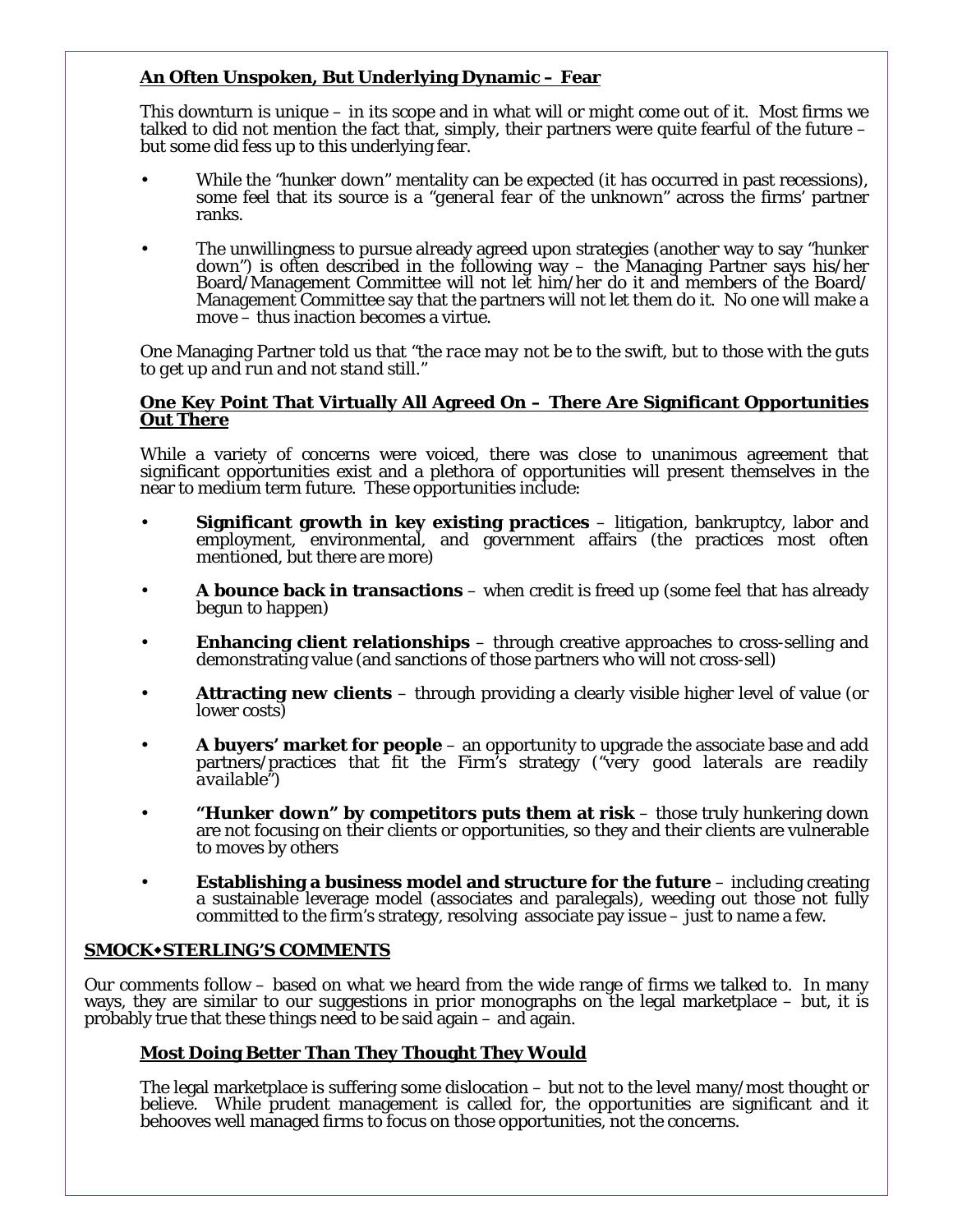#### **Focus on the** *"Recovery,"* **Not the** *"Recession"*

Our advice is to focus on the *"recovery"* and what each firm needs to do to take advantage of that recovery. That may include broader strategies such as targeted marketing of practices that add real value and can be expanded, acquisition of high quality smaller firms that did not successfully diversify, major revision of associate and/or partner compensation and reward structures, and, very importantly, ensuring that all partners (bar none) are committed to the level of effort and focus needed to be successful in the future. While we believe in a very diverse partnerships, little or no diversity should be allowed in commitment and level of effort.

# **Shift Focus on What Will Be Needed to Be Successful in the Future**

This includes doing those things that will fit with or meet future client needs including:

- An approach to and support of alternative fee structures
- A strategy for protecting clients in the expected and continuing *"assault on business,"* as regulatory regimes shift dramatically
- A restructuring of the practice group structure to better align with client and market needs.

### **A Corollary – Where Possible, Clean House and/or Upgrade**

This is the time to make the Firm stronger, more client focused, and more closely committed to the same direction. It is also the time to ensure that all partners, associates, and staff are capable of and committed to the same positive future of the firm. Judicious pruning is not the same as laying people off, it is preparing the firm for a better future.

#### **The Importance of Effective Day-to-Day Management**

This recession, as others before it, has underscored the importance of effective day-to-day management. Such items as fiscal hygiene (timely and effective billings and collections), the timely and productive use of relevant management data (e.g. – the accurate measurement of cross-selling results), quick response and timely decision making, and effective internal communications are always important  $-$  but more so in a downturn. One firm stated it well  $-$ *"we are managing 2009 as if it were composed of twelve distinct fiscal periods – we are successfully through three with only nine more to go."*

#### **Address the Associate Salary Conundrum**

This environment is perfect for addressing the associate salary issue. Now is the time to evaluate the current structure and make revisions (possibly revolutionary) that will ensure that associates are fairly paid for performance, but also ensure that each firm is not caught in a mode of copying its competitors and engaging in policies/practices that just do not make fiscal, strategic, or managerial sense.

### **Follow Industry's Example – Increase the Velocity of Sales Calls**

Smock • Sterling serves commercial clients as well as law firms. We strongly encourage our law firm clients to take the sage advice of one of our most experienced manufacturing executives.

When asked how his company was doing, that executive noted that things were all right at his company and his backlog was holding. But he did say that he had called all of his people together and said – *"this is my fifth recession as CEO of this company and there is only one tried and true way to deal with a recession – increase the velocity of sales calls – it enables you to hold business in the downturn and increase your customer base for the recovery."*

We believe there is a lesson for law firms. Those that get their partners out of the office and have them call on present and potential clients will do considerably better (by a lot) than those that wallow in the *"hunker down"* mode.